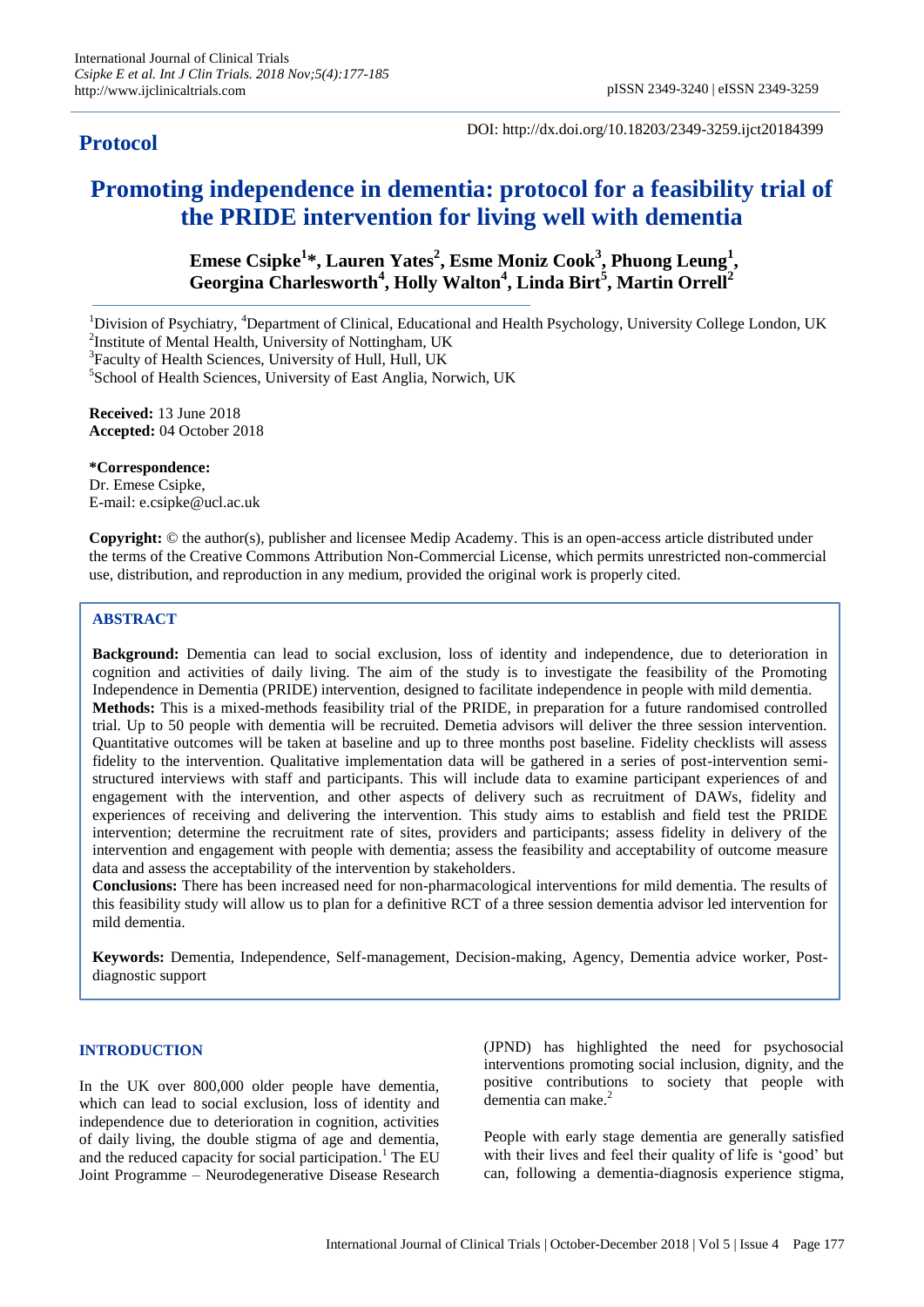feelings of hopelessness, insecurity, low self-esteem, and low confidence.<sup>3,4</sup> Key concerns of people with dementia include loss of power in relationships with their family, the need to maintain a role outside the family, and a lack of basic information about diagnosis, prognosis, and care. <sup>5</sup> Hobbies and interests are often lost early in the disease process, though there is evidence to suggest engaging in social, cognitive, and physical activities can slow down or prevent further cognitive deterioration and help preserve independence.<sup>6-9</sup> Typically the person can become undermined by their diagnosis and the expectations and beliefs of others which may then lead to disengagement from life.<sup>10</sup> Consequently, the person's 'sense of agency and self' in many spheres of everyday life, can also be undermined.

Supporters often misconstrue the values and preferences of people with dementia in relation to autonomy and consistently underestimate their decision-making ability.<sup>11</sup> Responsibility for making decisions may be completely taken over by supporters, but many people with dementia see shared decision-making with family members as preferable.<sup>12</sup> Those who lack opportunities to participate in decision making report feeling 'unheard'.<sup>13</sup> The assumption that the person lacks agency may also undermine their opportunities to initiate social action, and thus influence their own personal circumstances.<sup>14</sup> These experiences may result in 'excess disability' whereby the person"s reduced engagement with life is greater than would be expected for their impairment. <sup>15</sup> The biopsychosocial model of dementia provides a theoretical framework to demonstrate how the person"s social environment can reduce the risk and/or extent of excess disability experienced and optimise sense of self and independence.<sup>16</sup>

Due to the false assumption that there is little to offer people with dementia, and the stereotype that they "forget the information given to them" people with dementia may not be encouraged to take an active role in managing their care.<sup>17</sup> Post-diagnostic support is critical to enhancing and maintaining the functional capacity of people with dementia, and helping them continue to engage in life, with lack of effective or insufficient support being linked to failure to prioritise diagnosis rate.<sup>18</sup> The utility of dementia advisory services was shown in a recent independent assessment of improvements in dementia care and support, which reported that the most improved clinical commissioning groups (CCG) were those which offered dementia advisory services.<sup>18</sup>

#### *Aims*

The primary aim of the proposed study is to investigate the feasibility of the promoting independence in dementia (PRIDE) intervention delivered by DAWs designed to help facilitate the independence of people who have recently been diagnosed with dementia.

The study aims to determine:

- The acceptability of and engagement with the intervention
- Barriers and facilitators of the intervention
- The acceptability of outcome measures
- Recruitment rate and retention
- Fidelity of delivery of the intervention.

#### **METHODS**

The study is a mixed-methods feasibility trial of the PRIDE intervention. It will be non-randomised with all participants receiving the intervention. The study will integrate process evaluation, by assessing fidelity from the point of view of DAWs, persons with dementia and researchers. Engagement will be assessed from point of view of participants (person with dementia). The quantitative components of the trial will comprise of outcome assessments at baseline and immediately post intervention, intervention fidelity checklists, measurement of support required by the dyad (e.g., number of telephone support contacts, extra sessions required), and measurement of support required by the DAWs to deliver the intervention (e.g., number of support contacts and feedback about their training). Qualitative data on implementation, feasibility, and overall design of the intervention will be gathered from participants, supporters and DAWs in a series of semistructured interviews and focus groups, which will take place when the intervention is complete.

#### *Inclusion and exclusion criteria*

Up to 50 people with dementia and supporters (family, or friend) will be recruited across up to five sites in the UK.

#### *People with dementia*

People with dementia will meet the following eligibility criteria; community dwelling adults with a diagnosis of mild dementia.<sup>19</sup> In order to be eligible, people with dementia will score 0.5-1 on the clinical dementia rating scale (CDR), indicating mild dementia and who have a supporter (see below) willing to participate in the study alongside them.<sup>20</sup> Participants must be able to read and communicate verbally in English, and able to provide informed consent to participate in accordance with the Mental Capacity Act Department of Health.<sup>21</sup>

#### *Supporters*

The protocol and intervention are using the term supporter rather than carer. Participants will be managing well independently and the term denotes support as being part of an ordinary relationship with reciprocity. Supporters must be unpaid and in regular contact with the person for a minimum of three hours per week. They will need to be able to communicate in English.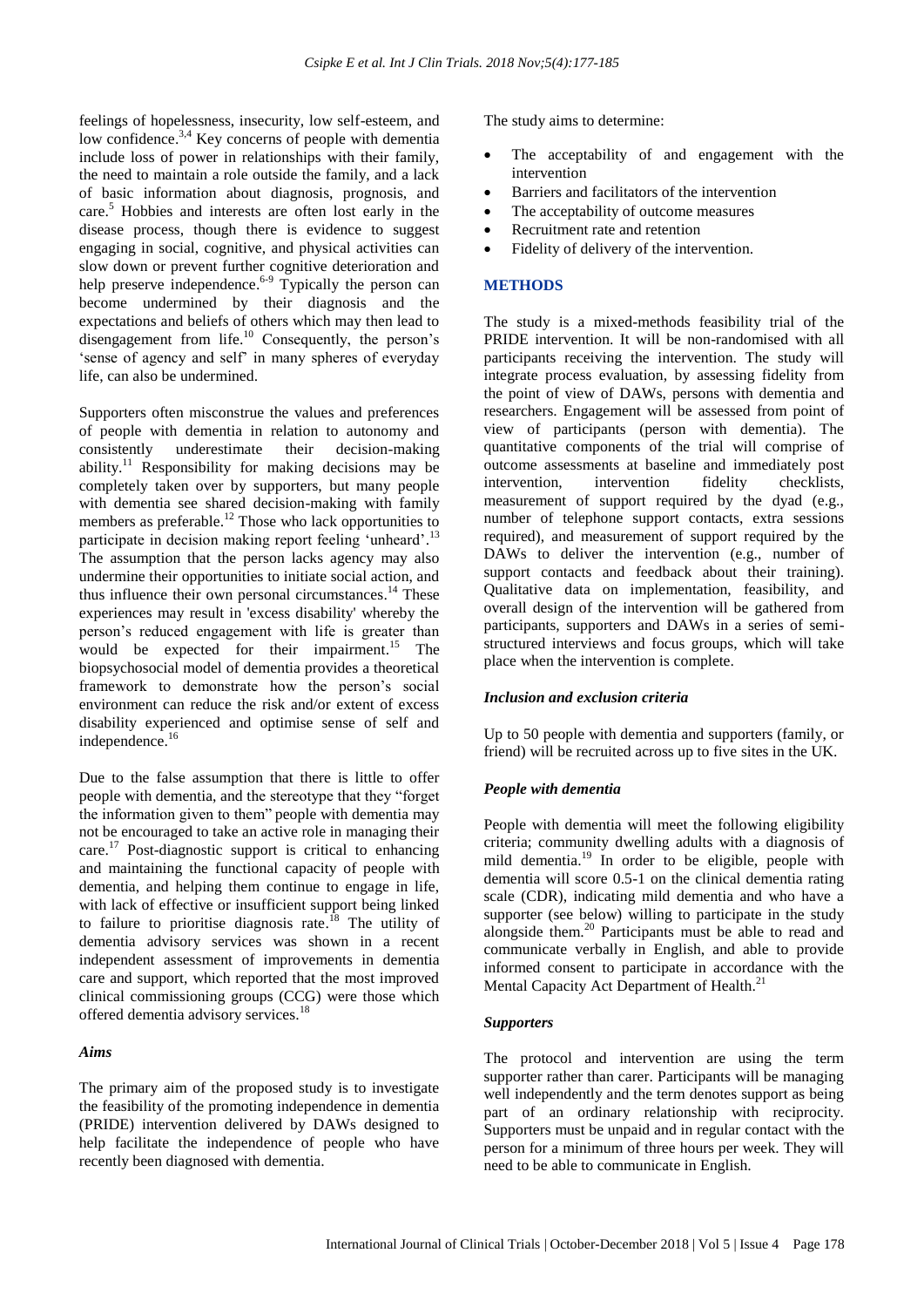# *Dementia advice workers*

Dementia advice workers (DAWs) delivering the intervention will be health, social care, or voluntary sector staff working in or alongside memory clinics. Managers of participating organisations will be asked to refer suitable members of staff who are able to read and communicate verbally in English, able to attend training sessions, and are available to deliver the intervention to one or more participants.

### *Sample size*

We aim to recruit up to 50 dyads and from up to five sites.

# *Procedure*

Research staff will collaborate with memory services and National Health Service (NHS), local authority, and voluntary organisations such as Dementia UK, the Alzheimer"s Society, Age UK, and Join Dementia Research (JDR; a national register where individuals, regardless of age or diagnosis can apply to express an interest in taking part in dementia research, potential participants are then matched to appropriate studies) to recruit participants to the study. Eligible participants from the JDR register will be sent the information sheet and sheet and researcher contact details as well as being informed/asked via JDR pathways if they are interested in taking part.

People with dementia and their supporters will be provided with study information when they express interest in the study. If they agree to participate, a member of the research team will visit them to seek written informed consent and then complete baseline measures with the person and their supporter. Participants will then be introduced to a local DAW who has been trained in the intervention protocol to deliver PRIDE programme. Participants and supporters will complete a follow up assessment up to three months after baseline assessment. Participants taking part in interviews or focus groups will sign a new consent form. Participants will be told that they can withdraw at any point without having to give a reason why, and without affecting the care they receive. A sample of persons with dementia, supports and DAWs will be invited to participate in interviews and focus groups after they have completed the intervention (Figure 1).

# *Ethical approval*

Ethical approval was obtained through East Midlands Nottingham 1 Research Ethics Committee (ref no. 16/EM/0044). Participants will be fully informed of the potential benefits and risks associated with the study. People with dementia will be in the mild stages of dementia, and will have the capacity to be able to provide informed consent, provided appropriate care is taken to explain the study. All information sheets, consent forms and recruitment material have been approved, and will be unique to participation in the intervention, interviews or focus groups. Safety procedures for researchers in the UK will follow standard guidelines and potential risks will be minimal. Reporting procedures for serious adverse events (SAEs) are in place and will be reported to the Chief Investigator.

# *Development of the intervention*

The development and feasibility assessment of the PRIDE intervention follows the Medical Research Council (MRC) guidance for complex interventions incorporating the additional refined methodology (e.g., analysis of practical issues impacting fidelity) in order to minimise risk of implementation error.<sup>22</sup>

The evidence used to inform the development of the first draft of the manual and intervention was derived from the PRIDE team"s expertise and work including; a literature review of the effectiveness of psychosocial interventions to promote and maintain independence in early-stage dementia, a scoping review of social participation in people with dementia living in the community, evidence from the English Longitudinal Study of Ageing (ELSA) cohort about the links between loneliness and cognitive decline, the role of physical activity/exercise interventions, and the use of computers and the internet in cognitive function. 23-27 The research team developed a first draft of the intervention and manual with input from people with dementia, supporters, DAWs, older people, and healthcare professionals, consulting these groups in a series of informal meetings, and via email. The manual was then updated based on consultation feedback to create a second draft, which will be tested in this feasibility study. In the final stage of the development of the intervention the feasibility trial data will be used in conjunction with further stakeholder consultation to make any final amendments to the intervention before a large scale RCT is launched to evaluate its effectiveness.

# *PRIDE intervention*

The intervention aims to promote independence and facilitate the person's access to opportunities to live well with dementia by:

- Enabling the person to maintain a cognitively, physically, and socially active lifestyle
- Helping the person to optimise the resources they have (e.g., cognitive skills, social networks) by finding a balance in activities based on the selection, optimisation with compensation (SOC) framework  $^{28}$
- Aiding the person to have a healthy lifestyle (e.g., weekly exercise)
- Signposting to local services and resources
- Helping the person maintain their social roles and agency in everyday decision-making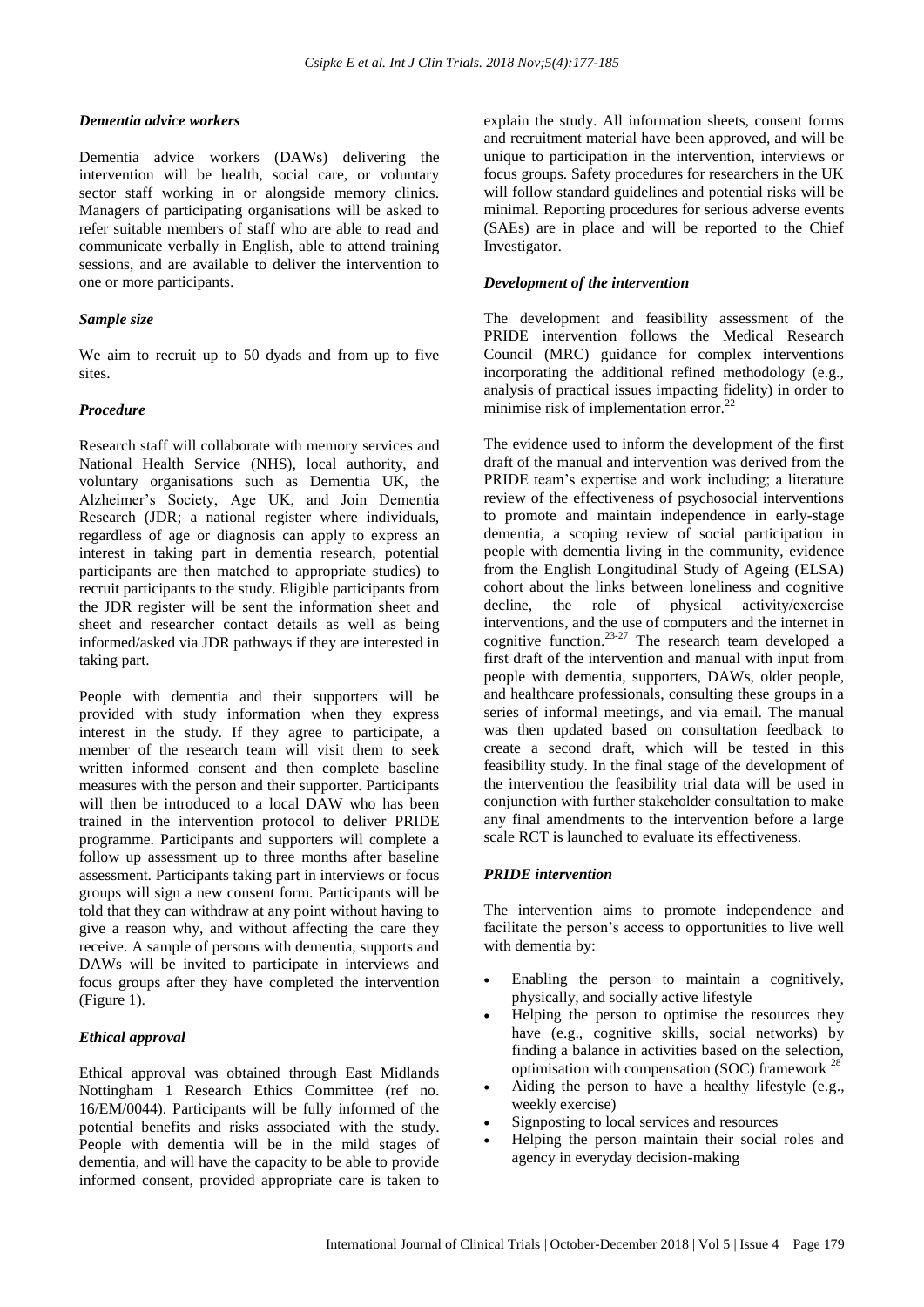

#### **Figure 1: Participant flow through feasibility (one), fidelity (two) and qualitative (three) studies.**

The intervention includes a paper based manual with resources on communication, social connections, making decisions, keeping active (mentally, physically and socially), finding a balance in activities, adjusting to receiving a diagnosis of dementia, and keeping healthy. Each section features practical information drawn from clinical guidelines, factsheets issued by organisations such as the Alzheimer's Society, and the multidisciplinary clinical and research (e.g., evidence from trials) expertise of the PRIDE work group (e.g., old age psychiatry, occupational therapy, clinical psychology). Case stories have been developed based on data from interviews and work conducted in the PRIDE social and personal constructs of dementia qualitative study. For example, how people live well with dementia as well as challenges people commonly encounter, along with suggested strategies to tackle them. The person will choose resources in the manual that are most relevant to

them. DAWs will provide supplementary materials and use their knowledge of local resources and services to signpost where necessary.

The intervention consists of three sessions, each lasting about one to two hours each, delivered approximately every four weeks in the participant's home. In session one, the person will discuss important aspects of their current daily lives, how to maintain or enhance the activities/routines they value, and consider new activities they might benefit from. The person will map their social network to identify strengths and the areas where they may need extra support. Structured plans will be created and recorded to encourage the person to engage in particular activities or actions (e.g. spending 30 minutes walking twice a week). Between each session, the person and their supporter will try out strategies and activities they have planned together and record what they have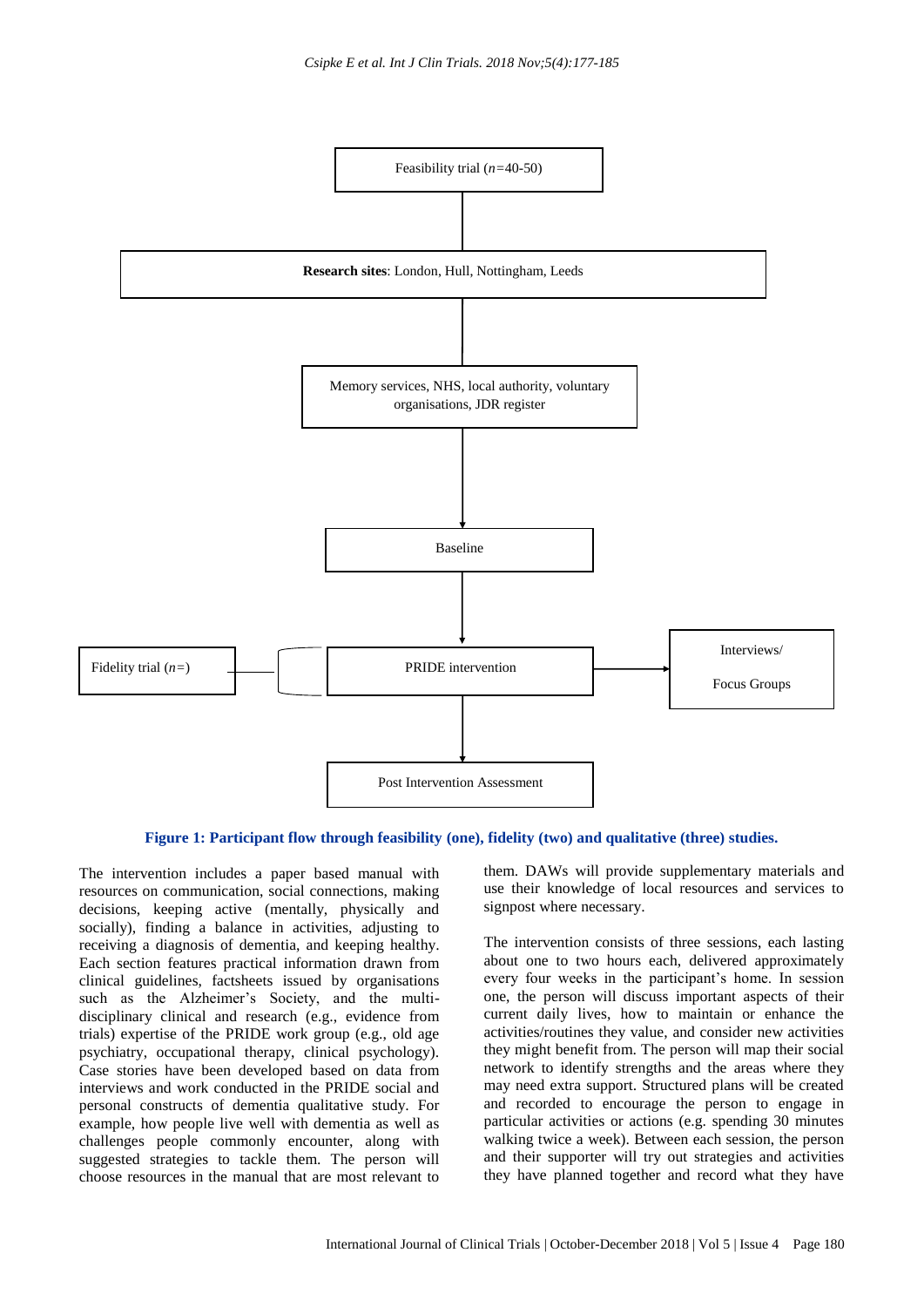done. In the second session, progress will be reviewed with the DAW. Plans may be refined according to the participant and supporters' experience in the first month. Barriers that prevented implementation of plans will also be identified, and solutions explored. In the third and final session, progress with be reviewed again, and a maintenance plan will be developed to encourage longterm change.

Participants will be able to receive telephone support from their DAW in between intervention sessions, which will be recorded by the DAW. DAWs will have access to support and supervision from the research team.

#### *DAW training*

All DAWs will be required to attend a day standardised training session to ensure the intervention is delivered as intended. The training package will be developed alongside the development of the intervention, based on literature, previous expert experience and consultations with people with dementia, supporters, healthcare professionals, older people and DAWs.

The training will aim to give DAWs a comprehensive understanding of the intervention. It consists of; (1) an overview and aims of the PRIDE feasibility study, (2) discussion of the role of DAWs, (3) the intervention procedure, (4) content of the PRIDE manual, and (5) helping participants identify goals, make plans and review them and problem solve. DAWs will be provided with an accompanying training manual. The training will be delivered by the same research team members across the different sites in order to increase fidelity in delivery of the intervention. The training session comprises of presentations, demonstrations of techniques and role plays. DAWs will have the opportunity to actively practise the skills and try the exercises in the manual which will consolidate learning and enable the trainers to observe their initial understanding of the concepts presented.

#### *Screening and outcome measures*

#### *Screening*

The clinical dementia rating scale (CDR) will be used to screen people with dementia.<sup>20</sup> It rates impairment in six cognitive categories (memory, orientation, judgment and problem solving, community affairs, home and hobbies, and personal care) on a five-point scale (0-3). In order to be eligible, people with dementia will score 0-1, indicating mild dementia. The screening will be carried out by researchers.

#### *Outcome measures for the person with dementia*

The primary outcome will be functional ability of the person measured by the Bristol activities of daily living scale  $(BADLS)$ .<sup>29</sup> The measure is completed by the supporter and consists of 20 daily-living abilities. There is evidence to suggest the BADLS shows sensitivity to change in people with Alzheimer's disease receiving anticholinesterase medication and significantly correlates with changes in the Mini-Mental State Examination (MMSE), and the Alzheimer's disease assessment scale-Cog (ADAS-Cog). 30,31

Secondary outcomes for the person will include; quality of life (QoL) (Dementia Quality of Life (DEMQOL), Control, autonomy, pleasure and self-realisation (CASP-19); ICEpop CAPability measure for Older people (ICECAP-O), health-related QoL (EQ-5D, functional mobility (Timed up and go test), English Longitudinal Study of Aging (ELSA) self-perceived social connectedness questions, verbal fluency and learning (Hopkins verbal fluency and learning test (HVLT), cognition (Standardised mini-mental state examination (S-MMSE), self-determination and participation (Impact on participation and autonomy (IPA), and subjective independence and social engagement (Engagement and Independence in dementia questionnaire  $(EID-Q)$ .<sup>32-41</sup> Resilience and hope will be measured using the positive psychology outcome measure (PPOM), self- management abilities will be measured by the Self-management abilities scale (SMAS-30). 41,42

#### *Outcome measures for supporters*

The primary outcome for supporters will be supporter health-related QoL measured by the EQ-5D. <sup>36</sup> The EQ-5D is a measure of self-reported health outcomes that is applicable to a wide range of health conditions and treatments. It consists of two parts: a descriptive system (Part I) and a visual analogue scale (VAS) (Part II). Part I of the scale consists of five single-item dimensions including: mobility, self-care, usual activities, pain/discomfort, and anxiety/depression. Part II uses a vertical graduated VAS (thermometer) to measure health status, ranging from worst imaginable health state to best imaginable health state.

QoL will be the secondary outcome for supporters and will be measured using the ICECAP-O.<sup>34</sup>

# *Cost data*

Economic cost data on supporters' costs and participants' use of health and social care services will be gathered using the Client Services Receipt Inventory (CSRI).<sup>43</sup> A retrospective period of three months will be examined. In particular, we will examine the completeness of the data. This will be led by the health economics team within the larger PRIDE study.

The suitability of all measures, missing data and the length of time needed to complete the assessment will be assessed. Research staff carrying out the assessments will note if there are any particular difficulties with the measures.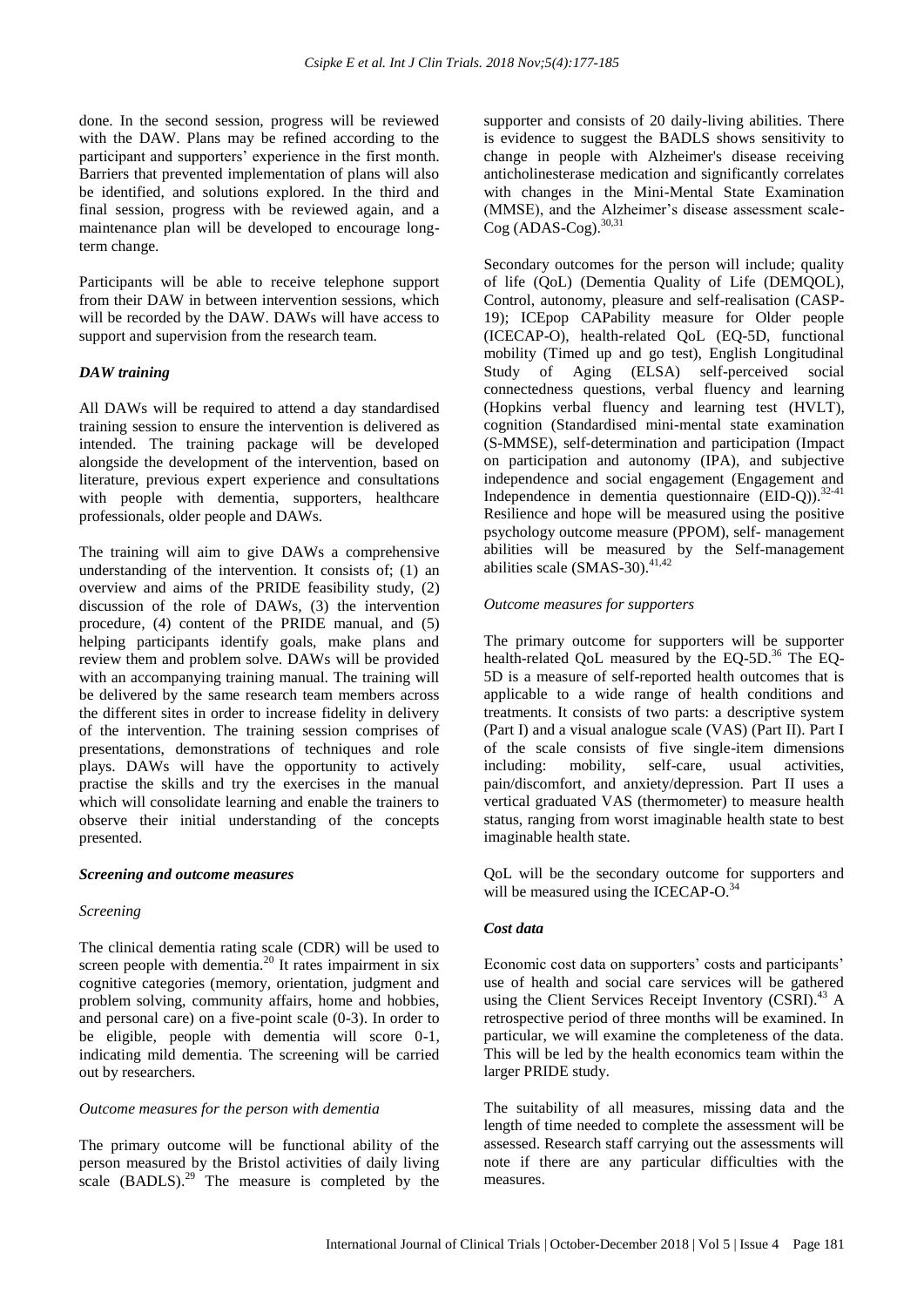# *Fidelity of delivery and engagement*

To assess fidelity of delivery, all intervention sessions will be audio-recorded and 60% of audio-recordings will be transcribed and rated against fidelity of delivery checklists, which were developed for the study. Checklists and coding guidelines will be piloted to ensure that inter-rater agreement is achieved before using them to assess fidelity of delivery.

DAWs and participants will also be asked to complete the fidelity of delivery checklists to determine what they have delivered and what they have received. The participant fidelity checklists will also be used to assess engagement, including what participants have understood in each session and the skills they have used since the last session.

# *Development of fidelity checklists*

To develop the checklists, previous fidelity measures were reviewed, intervention components were identified and a framework of components was developed before drafting the checklists. Feedback on the checklists was then sought from relevant public and patient involvement (PPI) members on the content and wording of the checklists and guidance. Two versions of the checklists and guidance for completing the checklists were developed for use by a) DAWs/researchers and b) participants. Different checklists were developed for each session of the intervention to capture all intervention components.

#### *Qualitative evaluation*

Interviews and focus groups will be carried out after participants and supporters have completed the intervention to determine if; (1) participants found the intervention and study procedures suitable and feasible, (2) whether they found the intervention useful and appropriate, and (3) barriers and facilitators to engagement. DAWs will also take part in interviews and focus groups to examine their experience of delivering the intervention, and barriers and facilitators to delivery.

A consensus conference will be held in order to evaluate the final draft of the manual and intervention. Participants who took part in the intervention, experts in the field including academics and healthcare professionals, as well as people with dementia and carers will be invited to attend a half-day conference. Conference attendees will be sent copies of the manual prior to the conference to give them time to familiarise themselves with it. The conference will consist of presentations on the current status of the project, followed by workshop style discussions. Attendees will be split into multidisciplinary groups to promote varied discussion from several perspectives. Notes taken during the workshop discussions will be collated and suggested amendments will be incorporated into the final manual and intervention.

#### *Evaluation of recruitment capability and retention*

Referral sources (e.g. JDR, clinician referral), along with reasons for ineligibility, refusal and retention rates will be recorded. Reasons for dropout at each stage will be examined. Examining barriers to the recruitment of participants, DAWs and research sites will help inform planning the main RCT. Recruitment rates will be calculated. The acceptability and ease of use of the CDR tool and all outcome measures will be evaluated across all sites.

We will record the organisations through which we find DAWs (e.g. Alzheimer's Society, voluntary sector or National Health Service [NHS] staff), and the type of DAWs (e.g., salary band, job description) who receive training. If DAWs attend the training but do not deliver the intervention we will record the reasons for this. The study will also evaluate the availability/capacity of DAW provider at each site.

#### *Analyses*

Descriptive analyses using means (with standard deviation) and percentages will be used to summarise the baseline characteristics of the participants. T-tests and correlations will be used to compare baseline and follow up data. The inter-rater agreement of researcher fidelity assessments will be assessed using the Kappa statistic. Fidelity of delivery and engagement will be assessed using descriptive statistics to compare across sites, providers, participants, and sessions. For example, fidelity of delivery will be calculated for each session in terms of the percentage of intervention components that were delivered as planned. A Pearson"s correlation will be used to correlate the researcher, participant, and dementia advice worker ratings of fidelity. Missing data will be analysed in order to determine if there are any particular difficulties with any of the measures.

#### **DISCUSSION**

This protocol describes a mixed-methods feasibility trial of an intervention aiming to promote independence for people with mild dementia. The current study may offer a potential solution to the impoverished post-diagnostic experiences of many people with dementia and carers.<sup>44</sup> The direction of travel in memory services in England is to offer post diagnostic support from DAWs who can signpost people to ways in which they can live well with the condition. Our study will examine whether we can inform practice in line with current evidence on how people can engage with life to keep well.

The current research about self-management programmes for people with dementia is limited.<sup>4,45</sup> However, selfmanagement approaches based on social cognitive theory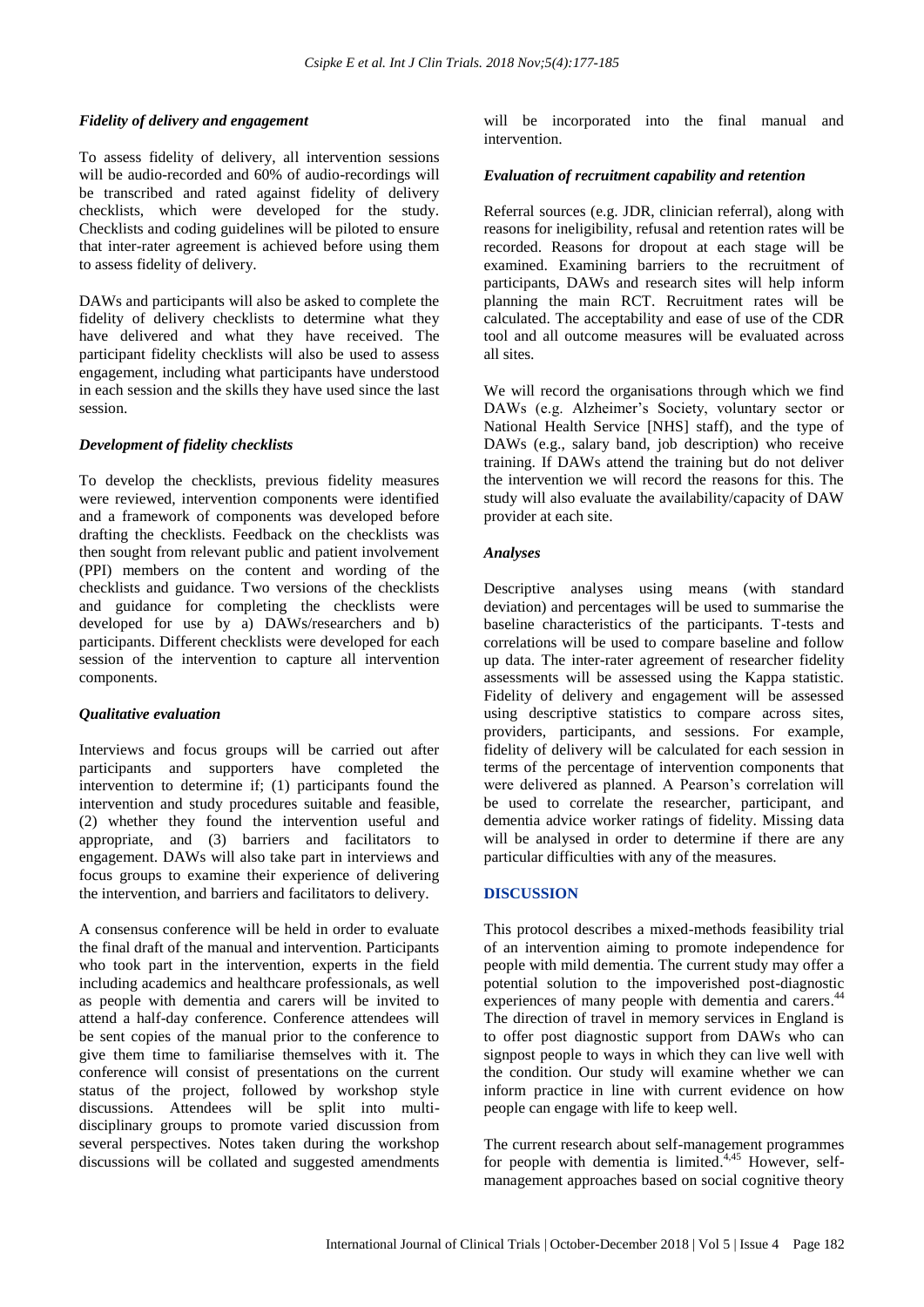can help people to understand the illness and build empowerment and coping strategies.<sup>46</sup> For people with dementia developing and utilising self-management skills may enhance resilience, facilitate reciprocity, and help the person maintain their independence, sense of identity, activities, wellbeing, and relationships. <sup>5</sup> The PRIDE intervention addresses the call for interventions which aim to ensure the voice of the person with dementia is heard; balancing the person's needs with those of the supporter, and involving the supporter and supportive others in the process of development and implementation of self-management skills. <sup>47</sup> The intervention is personcentred in that it provides options for the range of preferences of the person rather than using a "one size fits all" approach. A recent study showed that menu-based programmes which can be tailored to individual needs through offering choices are preferred by people with dementia. 5

In terms of contribution to the field, this study will add to knowledge of the feasibility of structured selfmanagement interventions. By incorporating process evaluation and gathering data on fidelity, the study may provide insight into the "active" components of this type of intervention that impact outcomes as well as identifying adaptations occurring in practice which may undermine intervention fidelity.<sup>48</sup> We anticipate this information will be useful for the subsequent planned evaluation of the effectiveness of the PRIDE intervention in a large scale RCT, particularly in minimising risk of implementation errors and thereby increasing likelihood of detection of genuine effects of the intervention if they are present. 49

Self-management interventions may address the current "care gap" supporting people living with early stage dementia indicating the development of interventions like PRIDE is worthwhile. If the PRIDE intervention is found to be effective, the package could be adopted by NHS and voluntary dementia advisory services as part of routine practice. The long term impact of effective postdiagnostic support via dementia advisory services and interventions such as PRIDE may be reductions in emergency inpatient admissions and premature care home admissions, and enhancement of service access rates in minority ethnic communities.<sup>50</sup> The data gathered in this feasibility trial will be used to inform any necessary modifications to the PRIDE intervention and materials before the main RCT.

## **ACKNOWLEDGEMENTS**

We would like to acknowledge the input of the larger PRIDE team, and thank the research sites and participants. http://www.institutemh.org.uk/x-research- /pride.

*Funding: This work was supported by the Economic and Social Research Council/ National Institute of Health [grant number ES/L001802/2]. This article presents*  *independent research funded by the National Institute for Health Research (NIHR). The views expressed are those of the authors and not necessarily those of the NHS, the NIHR or the Department of Health. It is collaboration between University College London.*

*Conflict of interest: None declared*

*Ethical approval: The study was approved by East Midlands – Nottingham 1 Research Ethics Committee (REC) (Ref: 16/EM/0044). As a non pharmalogical intervention this is not covered by the Medicines for Human Use (Clinical Trials) Regulations 2004.*

# **REFERENCES**

- 1. MonizCook E, Manthorpe. Early Psychosocial Interventions in Dementia: Evidence Based Practice, London, Jessica Kingsley 2009.
- 2. European Union (EU) Joint Programme Neurodegenerative Diseases (JPND): JPND Research Strategy. 2012. Available at: http://www.neurodegenerationresearch.eu. Accessed on 4 November 2017.
- 3. Katsuno T. Dementia from the inside: how people with early-stage dementia evaluate their quality of life. Ageing Soc. 2005;25:197–214.
- 4. Martin F, Turner A, Wallace L, Choudhry K, Bradbury N. Perceived barriers to self- management for people with dementia in the early stages. Dementia. 2012;12(4):481-93.
- 5. Mountain GA, Craig CL. What should be in a selfmanagement programme for people with early dementia? Aging Ment Health. 2012;16(5):576-83.
- 6. Muo R, Schindler A, Vernero I, Schindler O, Ferrario E, Frisoni G. Alzheimer's diseaseassociated disability: An ICF approach. Disab Rehab. 2005;271405–13.
- 7. Kuiper JS, Zuidersma M, Voshaar RCO, Zuidema SU, van den Heuvel ER, Stolk RP, et al. Social relationships and risk of dementia: A systematic review and meta-analysis of longitudinal cohort studies. Ageing Res Rev 2015;22:39-57.
- 8. Yates LA, Ziser S, Spector A, Orrell M. Cognitive leisure activities and future risk of cognitive impairment and dementia: systematic review and meta-analysis. Int Psychogeriatr. 2016;28(11):1791- 806.
- 9. Hogervorst E, Clifford A, Stock J, Xin X, Bandelow S. Exercise to prevent cognitive decline and Alzheimer"s disease: for whom, when, what, and (most importantly) how much. J Alzheimers Dis Parkinsonism. 2012;2-3.
- 10. Low L-F, Swaffer K, McGrath M, Bradley H. Do people with early stage dementia experience Prescribed Disengagement? A systematic review of qualitative studies. Int Psychogeriatr. 2017.
- 11. Reamy AM, Kim K, Zarit SH, Whitlatch CJ. Understanding discrepancy in perceptions of values: individuals with mild to moderate dementia and their family caregivers. Gerontologist. 2011;51(4):475-83.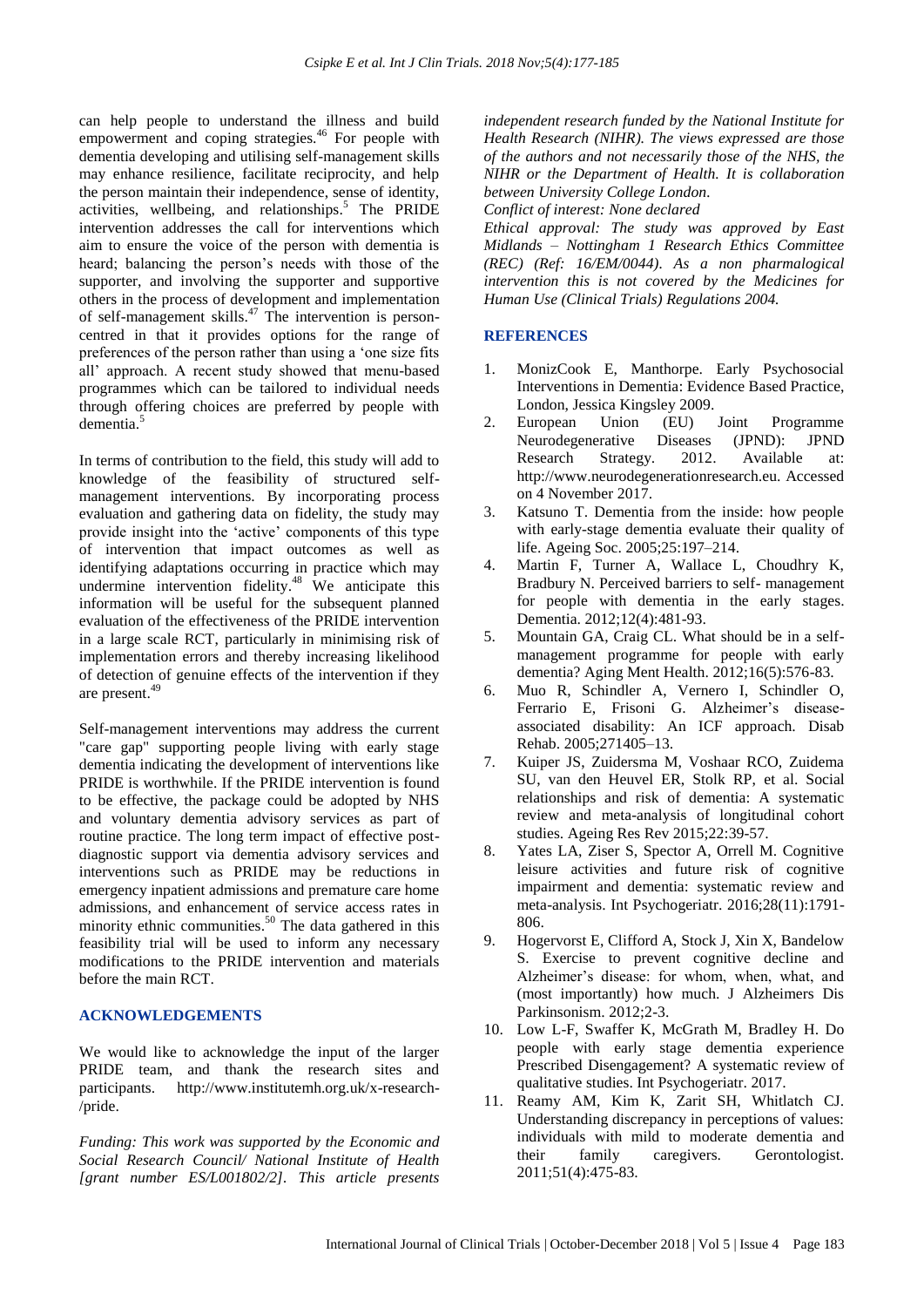- 12. Smebye KL, Kirkevold M, Engedal K. How do persons with dementia participate in decision making related to health and daily care? A multicase study. BMC Health Serv Res. 2012;12(1):241.
- 13. Tyrrell J, Genin N, Myslinski M. Freedom of choice and decision-making in health and social care. Views of older patients with early-stage dementia and their carers. Dementia. 2006;5(4):479-502.
- 14. Boyle G. She's usually quicker than the calculator': financial management and decision-making in couples living with dementia. Health Soc Care Com. 2013;(5):554-62.
- 15. Brody EM, Kleban MH, Lawton MP, Silverman HA. Excess disabilities of Mentally impaired aged: Impact of individualized treatment. Gerontologist. 1971;11(2 Part 1):124-133.
- 16. Spector A, Orrell M. Using a biopsychosocial model of dementia as a tool to guide clinical practice. Int Psychogeriatr. 2010;22(6):957-65.
- 17. Mountain GA. Self-management for people with early dementia: An exploration of concepts and supporting evidence. Dementia: London. 2006;5:429–46.
- 18. Knapp M, Black N, Dixon J, Damant J, Rehill A, Tan S. Independent Assessment of Improvements in Dementia Care and Support since 2009. London: Policy Innovation Research Unit and NIHR School for Social Care Research, LSE and LSHTM. 2014.
- 19. American Psychiatric Association. Diagnostic and statistical manual of mental health disorders, 4th ed. Washington DC: APA. 1994.
- 20. Morris JC. The Clinical Dementia Rating (CDR): current version and scoring rules. Neurology. 1993;43(11):2412-4.
- 21. Department of Health. Mental Capacity Act, London, HMSO. 2005.
- 22. Craig P, Dieppe P, Macintyre S, Michie S, Nazareth I, Petticrew M. Developing and evaluating complex interventions: the new Med Res Council guidance. BMJ. 2008: 337.
- 23. McDermott O, CharlesworthG, Hogervorst E, Stoner C, Moniz-Cook E, Spector A, et al. Psychosocial interventions for people with dementia: a synthesis of systematic reviews. Aging and Mental Health, 2018: 1-11.
- 24. Birt L, Poland F, Csipke E, Charlesworth G. Shifting dementia discourses from deficit to active citizenship. Chapter in Higgs P and Gilleard C editors: Ageing, dementia and the social mind. Wilery Blackwell, Oxford; 2017.
- 25. Rafnsson S, Orrell M, d"Orsi E, Hogervorst E, Steptoe A. Loneliness, Social-Relationships and the Risk of Dementia: Prospective Findings from the English Longitudinal Study of Ageing. J Gerontol B Psychol Sci Soc Sci. 2017.
- 26. Hogervorst E. Healthy lifestyles to prevent dementia and reduce dementia symptoms. Working with Older People. 2017;21:31-9.
- 27. Xavier AJ, d"Orsi E, Ramos LR, Sigulem D, dos Santos JB, Quialheiro A, Olivieri G et al. Cognitive

stimulation and rehabilitation mediated by computers and internet: a controlled study. Alzheimers Dem. 2010;6(4):S163.

- 28. Baltes PB. On the incomplete architecture of human ontogeny: Selection, optimization, and compensation as foundation of developmental theory. Am Psychol. 1997;52(4):366.
- 29. Bucks RS, Ashworth DL, Wilcock GK, Siegfried K. Assessment of activities of daily living in dementia: development of the Bristol Activities of Daily Living Scale. Age Ageing. 1996;5(2):113-20.
- 30. Folstein MF, Folstein SE, McHugh PR. ("Minimental state". A practical method for grading the cognitive state of patients for the clinician. J Psychiatr Res, 1975;12(3):189-98.
- 31. 31. Byrne LM, Wilson P, Bucks RS, Hughes AO, Wilcock GK. The sensitivity to change over time of the Bristol Activities of Daily Living Scale in Alzheimer"s disease. Int Journal Geriatric Psy. 2000;5(7):656-61.
- 32. Smith SC, Lamping DL, Banerjee S, Harwood A, Knapp M, et al. Measurement of health-related quality of life for people with dementia: Development of a new instrument (DEMQOL) and an evaluation of current methodology. Health Technol Assess. 2005;9(10):1-112.
- 33. Hyde M, Wiggins RD, Higgs P, Blane DB. A measure of quality of life in early old age: the theory, development, and properties of a needs satisfaction model (CASP-19). Aging Ment Health. 2003;7:186-94.
- 34. Coast J, Flynn TN, Natarajan L, Sproston K, Lewis J, Louviere JJ, Peters TJ. Valuing the ICECAP capability index for older people. Soc Sci Med. 2008;67(5):874-82.
- 35. EuroQoL Group. EuroQoL: A new facility for the measurement of health related quality of life. Health Policy. 1990;16:199-208.
- 36. Podsiadlo D, Richardson S. The timed" Up & Go": a test of basic functional mobility for frail elderly persons. J Am Geratric Soc. 1991;39(2):142.
- 37. Hughes ME, Waite LJ, Hawkley LC, Cacioppo JT. A short scale for measuring loneliness in large surveys results from two population-based studies. Res Aging. 2004;26(6):655-72.
- 38. Hogervorst E, Combrinck M, Lapuerta P, Rue J, Swales K, Budge M. The Hopkins verbal learning test and screening for dementia. Dementia Geriatr Cogn. 2002;13(1):13-20.
- 39. Molloy DW, Alemayehu E, Roberts R. Reliability of a standardized mini-mental state examination compared with the traditional mini-mental state examination. Am J Psychiatry. 1991;148(1):102-5.
- 40. Hammar IO, Ekelund C, Wilhelmson K, Eklund K. Impact on participation and autonomy: test of validity and reliability for older persons. Health Psychol Res. 2014;2(3):1825.
- 41. Stoner CR, Long M, Csipke E, Spector A. The development and preliminary psychometric properties of two positive psychology outcome